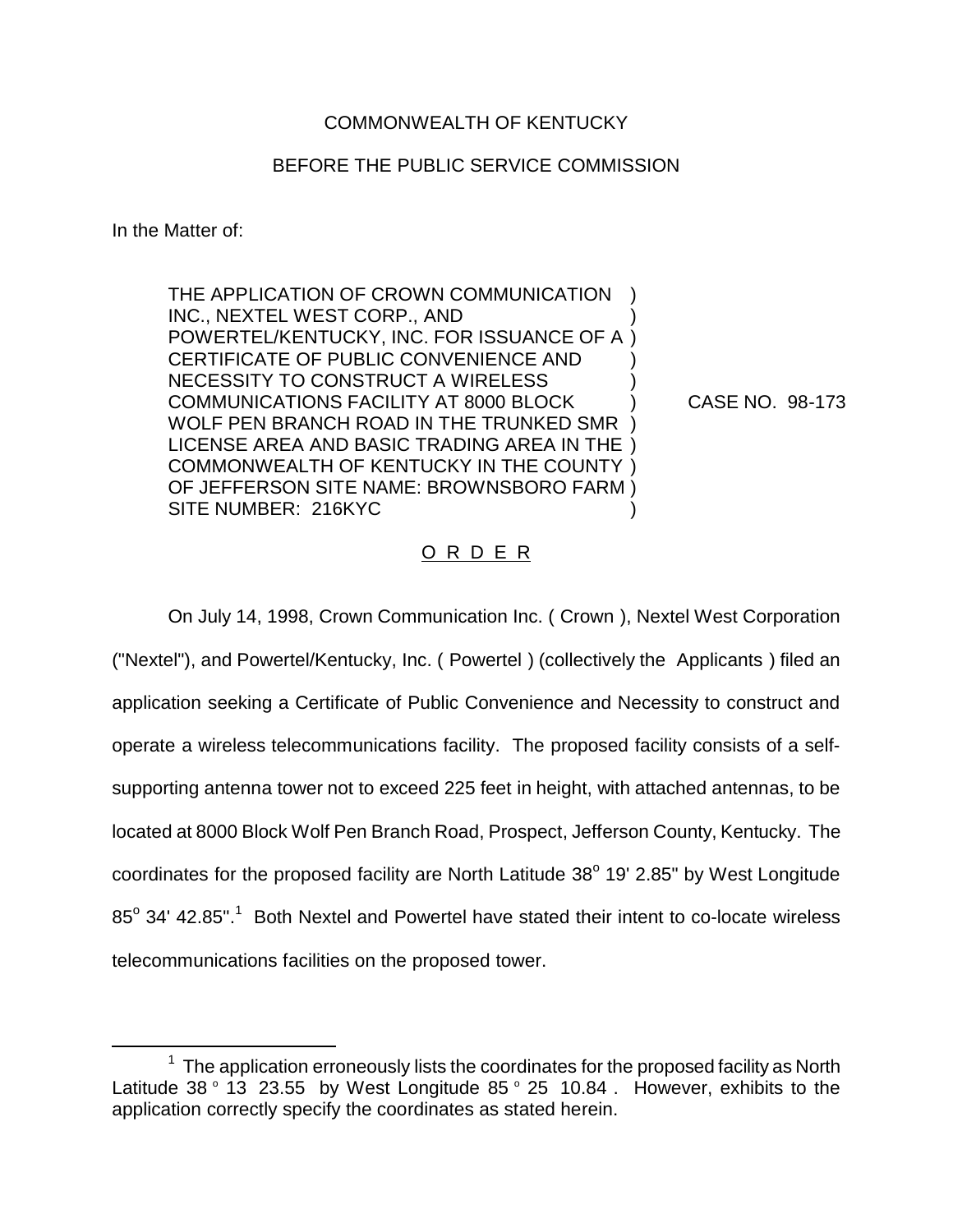Crown has provided information regarding the structure of the tower, safety measures, and antenna design criteria for the proposed facility. Based upon the application, the design of the tower and foundation conforms to applicable nationally recognized building standards, and the plans have been certified by a Registered Professional Engineer.

Pursuant to KRS 278.650(1), the Applicants have notified the Louisville and Jefferson County Planning Commission ( Planning Commission ) of the proposed construction. The Planning Commission approved the proposed construction. The Applicants have filed applications with the Federal Aviation Administration and the Kentucky Airport Zoning Commission seeking approval for the construction and operation of the proposed facility. Both applications have been approved.

In response to public notice made by the Applicants, the Commission received comments from one party who was granted intervention in this proceeding. No response to the Commission s Order requiring a written request for a public hearing was filed. Accordingly, this matter was submitted to the Commission for a decision on the existing record.

Pursuant to KRS 278.280, the Commission is required to determine proper practices to be observed when it finds, upon complaint or on its own motion, that the facilities of any utility subject to its jurisdiction are unreasonable, unsafe, improper, or insufficient. To assist the Commission in its efforts to comply with this mandate, Crown should notify the Commission if it does not use this antenna tower to provide service in the manner set out in its application and this Order. Upon receipt of such notice, the

-2-